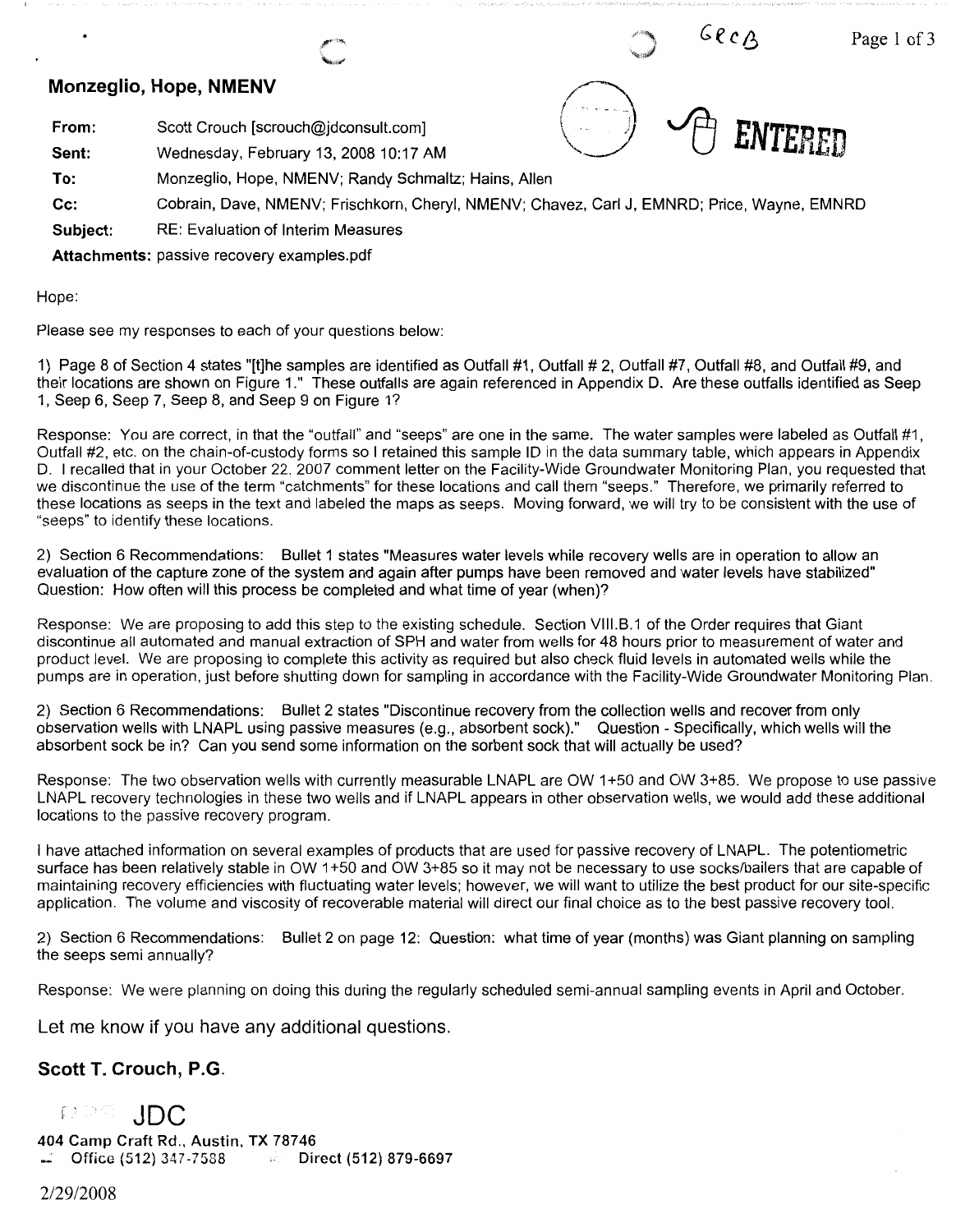2) 347-8243

### **Cell (512) 297-3743 crouchs@rpsgroup.com**

 $\eta$  y

 $\mathbb{F}$  Before printing. think about the environment

For more information on our services – visit www.rpsgroup.com

This e-mail message and any attached file is the property of the sender and is sent in confidence to the addressee only. The contents are not to be disclosed to anyone other than the addressee. Unauthorised recipients are requested to preserve this confidentiality and to advise the sender immediately of any error in transmission. If you experience difficulty with opening any attachments to this message, or with sending a reply by email, please telephone on + 44-(0)1235 438151 or fax on + 44-(0)1235 438188.

Any advice contained in this e-mail or any accompanying file attached hereto is for information purposes only. RPS do not take any responsibility for differences between the original and the transmission copy or any amendments made thereafter. If the addressee requires RPS to be responsible for the contents of this e-mail, RPS will be pleased to issue a signed hard copy of the document upon request.

RPS Group Pie, company number: 208 7786 (England). Registered office: Centurion Court, 85 Milton Park Abingdon Oxfordshire OX14 4RY.

RPS Group Pie web link: http://www.rpsgroup.com

**From:** Monzeglio, Hope, NMENV [mailto:hope.monzeglio@state.nm.us] **Sent:** Tuesday, February 12, 2008 5: 12 PM **To:** Randy Schmaltz; Scott Crouch **Cc:** Cobrain, Dave, NMENV; Frischkorn, Cheryl, NMENV; Chavez, Carl J, EMNRD; Price, Wayne, EMNRD **Subject:** Evaluation of Interim Measures

Randy and Scott

I have a few questions pertaining to the Evaluation of Interim Measures Report.

1) Page 8 of Section 4 states "[t]he samples are identified as Outfall #1, Outfall# 2, Outfall #7, Outfall #8, and Outfall #9, and their locations are shown on Figure 1." These outfalls are again referenced in Appendix D. Are these outfalls identified as Seep 1, Seep 6, Seep 7, Seep 8, and Seep 9 on Figure 1?

2) Section 6 Recommendations: Bullet 1 states "Measures water levels while recovery wells are in operation to allow an evaluation of the capture zone of the system and again after pumps have been removed and water levels have stabilized" Question: How often will this process be completed and what time of year (when)?

Bullet 2 states "Discontinue recovery from the collection wells and recover from only observation wells with LNAPL using passive measures (e.g.,

absorbent sock)." Question - Specifically, which wells will the absorbent sock be in? Can you send some information on the sorbent

sock that will actually be used?

Bullet 2 on page 12: Question: what time of year (months) was Giant planning on sampling the

seeps semi annually?

Thanks

Hope

Hope Monzeglio Environmental Specialist New Mexico Environment Department Hazardous Waste Bureau 2905 Rodeo Park Drive East, BLDG 1 Santa Fe NM 87505 Phone: (505) 476-6045; Main No.: (505)-476-6000 Fax: (505)-476-6060 hope.monzeglio@state.nm.us

**Websites: New Mexico Environment Department Hazardous Waste Bureau**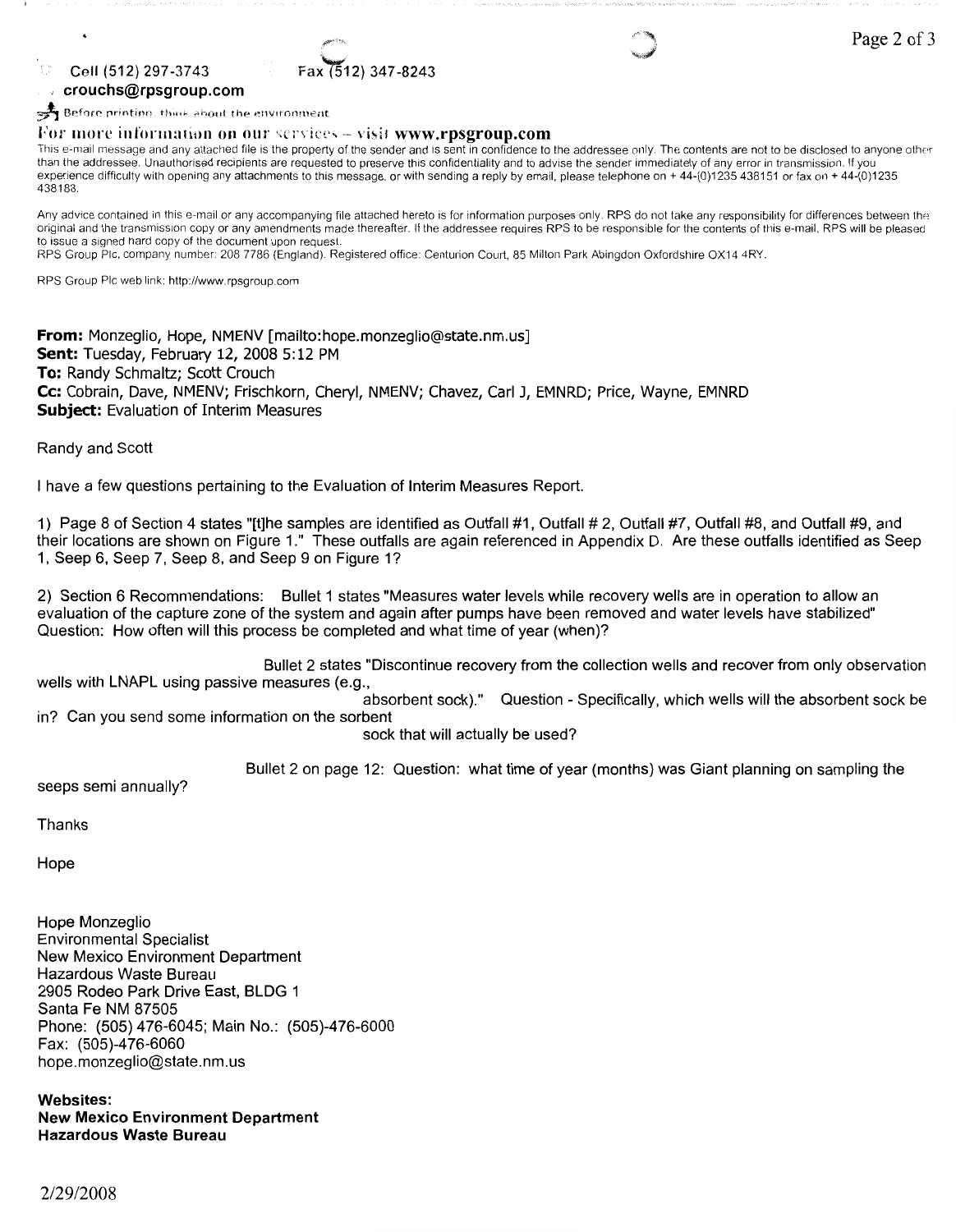#### SoakEase"

http://www.durhamgeo.com/Ground-Water-soakease.htm

HAM GEO SLOPE INDICATOR

Site Map

Search this site

What's New

Product Index Downloads

Member Log In

Find!

Home

# SoakEase™

Absorbent material for immediate response or minimal product.

## Application:

**C** Passive LNAPL recovery

Description

SoakEaseis a

product-selective



SoakEase<sup>e</sup> absorbent sock inside a stainless steel canister

Catalog page (PDF)

GROUNDWATER LINKS **Table of Contents Site Assesment Form** Sampling Pump Requirements Form **Chemical Compatibility Complete Printed** Catalog (PDF 1.8 MB)

absorbent sock inside a stainless steel canister. It is used as a passive collection system for free phase product such as jet fuel, gasoline or diesel fuel from 1.25 in (3.17cm) and larger recovery wells, monitoring wells and recovery trenches.

#### SURVEY

Customer Satisfaction

### **DURHAM GEO** SLOPE INDICATOR

2175 West Park Court Stone Mountain, GA **USA 30087** Tel 770-465-7557 Fax 770-465-7447 Email Us

SoakEase is 36 in (0.9 m) long and is available in three sizes to accommodate specific site requirements:

1 in. absorbs  $0.18$  quart  $(0.47 \text{ L})$  of product per sock

2 in. absorbs 1 quart  $(0.95 L)$  of product per sock

4 in. absorbs 3 quarts  $(2.8 \text{ L})$  of product per sock

The SoakEase can be used as a bailer for periodic product removal or as a dedicated system for a more continuous method of recovery. Prior to dedicating the SoakEase, it is recommended that excess free product be removed by bailing with the SoakEase.



SoakEase" absorbent sock and stainless steel canister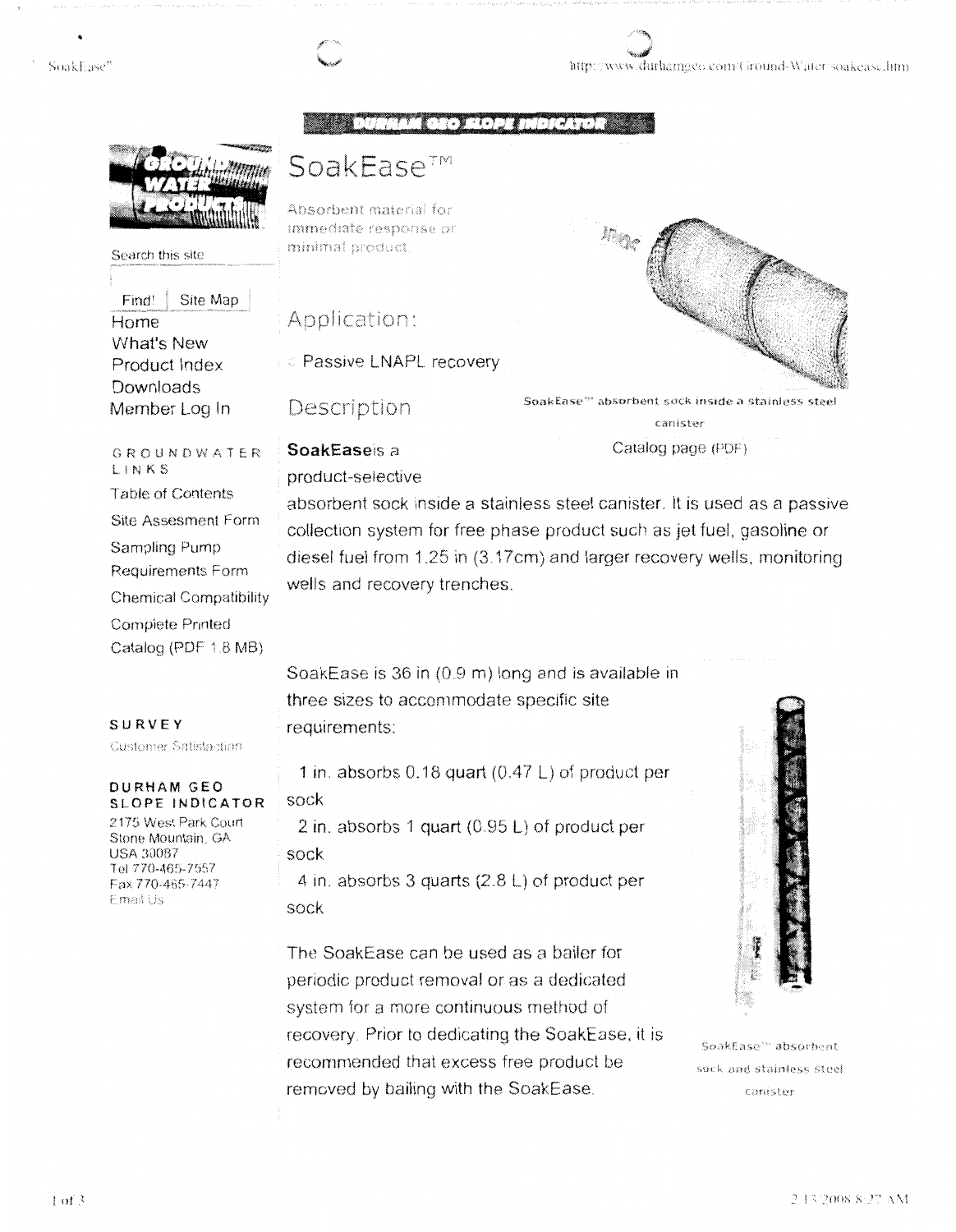To use SoakEase as a bailer, an absorbent sock is placed in the stainless steel canister, a cord is attached to the support loop and then lowered through the product layer. The full length of the sock should come into contact with the product for greater recovery. Immediately the SoakEase<sup>™</sup> will begin absorbing product at a rate of approximately  $0.1$  gallon (0.38 L) per second, depending on the product viscosity. After some time, the SoakEase should be raised from the well, the sock removed from the canister and disposed of in accordance with regulations.

To use the SoakEase as a dedicated system, it is necessary to determine the amount of product present using an oil/water interface indicator as well as the water table fluctuation. When these have been determined, the SoakEase may be installed to accommodate level changes of up to 36 in (0.9 m).

| TB1-100 1" SoakEase Kit       |
|-------------------------------|
| - TB2-100 - - 2" SoakEase Kit |
| TB4-100 4" SoakEase Kit       |

Individual refills available.

Tech Tip: The product absorption rate is determined by the viscosity of the product and can vary depending on site conditions. The SoakEase is designed to be used with hydrocarbon-based products. The user must determine the necessary replacement schedule by gauging site conditions. The socks can be squeezed out and reused Approximately 80% of the original absorption can be recovered.

For More Information:

Catalog Page

Related items:

Product/Water Interface Probe CapCop protection vault

SoakEase™ is a trademark of Durham Geo-Enterprises, Inc.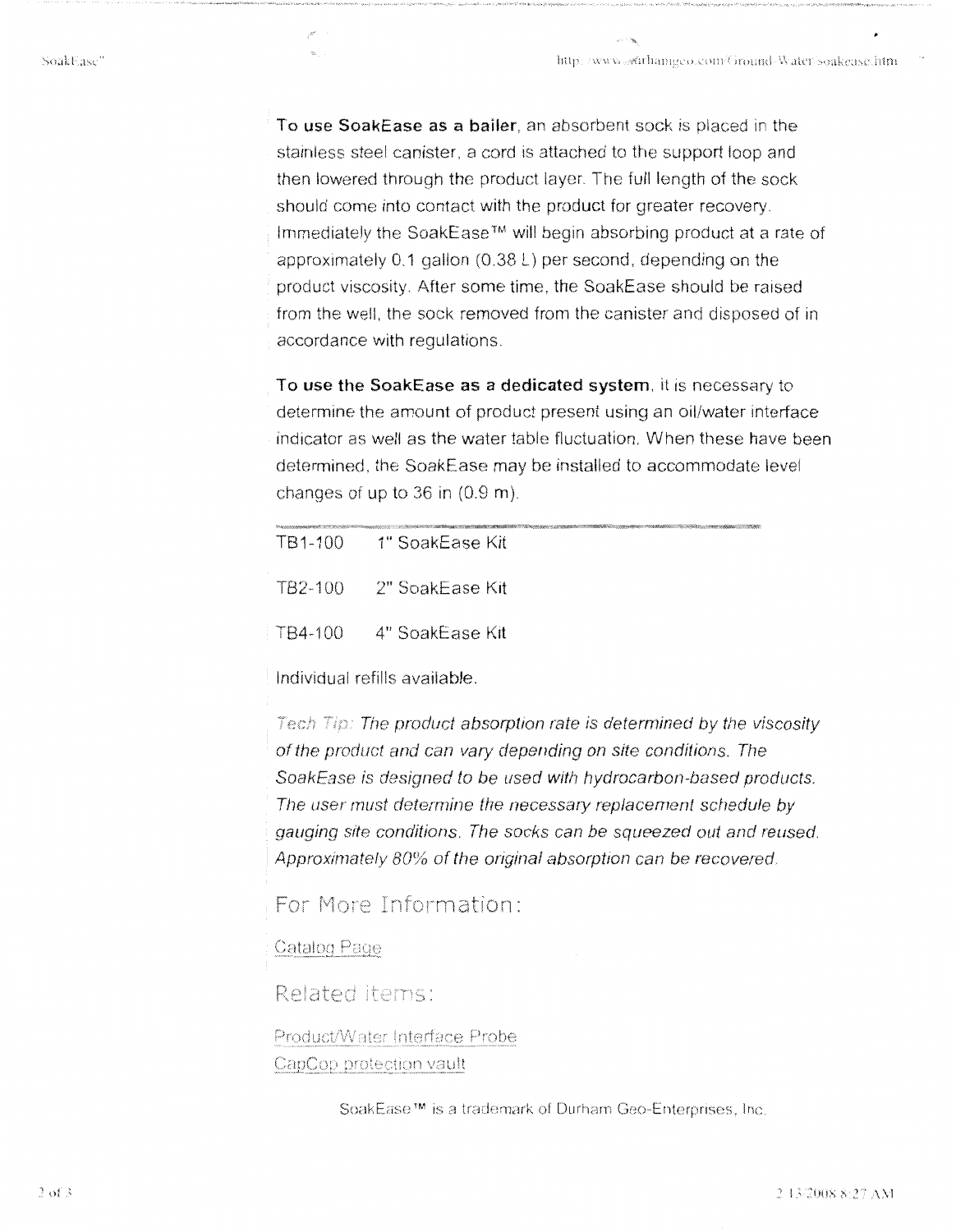**DURHAM GEO SLOPE INDICATOR** 



## **PASSIVE REMEDIATION**

## **Passive Skimmer**

Floating inlet automatically adjusts to water table changes.

#### Application

- **Passive LNAPL recovery**
- Use when minimal product is present or slow recovery rates are expected
- 2 in and larger wells  $\omega^2$  s
- May be upgraded to an active system by adding the F.A.P. Plus™ Pump.

#### Description

- <sup>®</sup> Skimmer
- **Canister**
- as Well Clincher with 30 ft cord

**» Skimmer.** The Passive Skimmer utilizes the F.A.P. Plus™ skimmer to provide a 36 in floating intake for the recovery of free phase products such as gasoline, diesel and jet fuel. It is used when minimal product is present or slow recovery rates are expected. For passive recovery of products with higher than 80 SSU, the 4 in high viscosity skimmer (TR-25410) is used. This system provides a floating intake of 30 inches

#### **Recovery Canister.**

The clear PVC collection canister uses a quick connect fitting to attach it to the skimmer and provides venting through the skimmer support hollow rod. The bottom of the canister incorporates a petcock for easy draining The petcock assembly can be removed allowing an extension canister to be threaded into the existing canister to increase the volume of free product that can be recovered. Additional weights are included with each canister and must be used for proper installation



Density Float



a Well Clincher and Cord. The Well Clincher and 30 ft Nylon<sup>®</sup> suspension cord are used to support the passive skimmer in the recovery well. The clincher incorporates an eye hook to attach the suspension cord. Correct measurement of the product water interface is necessary to properly position the passive skimmer.

Tech Tip. The critical measurement for proper recovery is from the bottom of the well to the product water interface. Custom canisters are available for shallow well applications

|                                     | eri ar viel s:<br>sforddomaniad ambrono                |                                                                                                                                                                           |  |
|-------------------------------------|--------------------------------------------------------|---------------------------------------------------------------------------------------------------------------------------------------------------------------------------|--|
|                                     | 2" Model                                               | 4" Model                                                                                                                                                                  |  |
| Length                              | 93 5 in                                                | 93.5 in                                                                                                                                                                   |  |
| Outside Dia                         | 175m                                                   | -3.5 in                                                                                                                                                                   |  |
| <b>Effective Travel</b>             | 36 <sub>in</sub><br>(30 in for High-Viscosity Skimmer) |                                                                                                                                                                           |  |
| Canister Volume                     | $0.13$ gal                                             | $0.45$ gal                                                                                                                                                                |  |
| Canister Length                     | 24 <sub>in</sub>                                       | 15 <sub>in</sub>                                                                                                                                                          |  |
| Min. Water Depth                    | 50.5 m                                                 |                                                                                                                                                                           |  |
| Weight                              | 4 Ib                                                   | 6 lb                                                                                                                                                                      |  |
| <b>Extension Canister</b><br>Length | 18 in                                                  | 16.5 <sub>in</sub>                                                                                                                                                        |  |
| <b>Extension Canister</b><br>Volume | $0.10$ gal<br>(Additional)                             | $0.52$ gal<br>(Additional)                                                                                                                                                |  |
| Materials                           | mouldings.                                             | UHMW polyethylene, stainless steel<br>hollow rod and clamps, urethane tubing.<br>polyethylene hydrophobic filter, Nitrophyl<br>float material, brass fittings, PVC tubing |  |

| <b>ORDERING INFORMATION</b>                                                           |                                       |                |  |  |  |
|---------------------------------------------------------------------------------------|---------------------------------------|----------------|--|--|--|
| TR-252                                                                                | 2 in Passive Skimmer                  | 4 lb           |  |  |  |
| TR-253                                                                                | 2 in Extension Canister               | 1 lb           |  |  |  |
| TR-254                                                                                | 4 in Passive Skimmer                  | 6 lb           |  |  |  |
| TR-25410                                                                              | 4 in Passive Skimmer (High-Viscosity) | 6 lb           |  |  |  |
| TR-255                                                                                | 4 in Extension Canister               | 2 lb           |  |  |  |
| Parts required to convert a Passive Skimmer into an Active<br><b>Skimming System:</b> |                                       |                |  |  |  |
| TR-516                                                                                | FA P. Plus™ Pump                      | 6 lb           |  |  |  |
| TR-762                                                                                | 2 in Well Clincher                    | 1 <sub>h</sub> |  |  |  |
| TR-764                                                                                | 4 in Well Clincher                    | 2 lb           |  |  |  |
| 301822                                                                                | 1/4 in Brass Plug                     | 25 lb          |  |  |  |
| 301139                                                                                | Push-Lok Fittina                      | -25 lb         |  |  |  |

www.durhamgeo.com